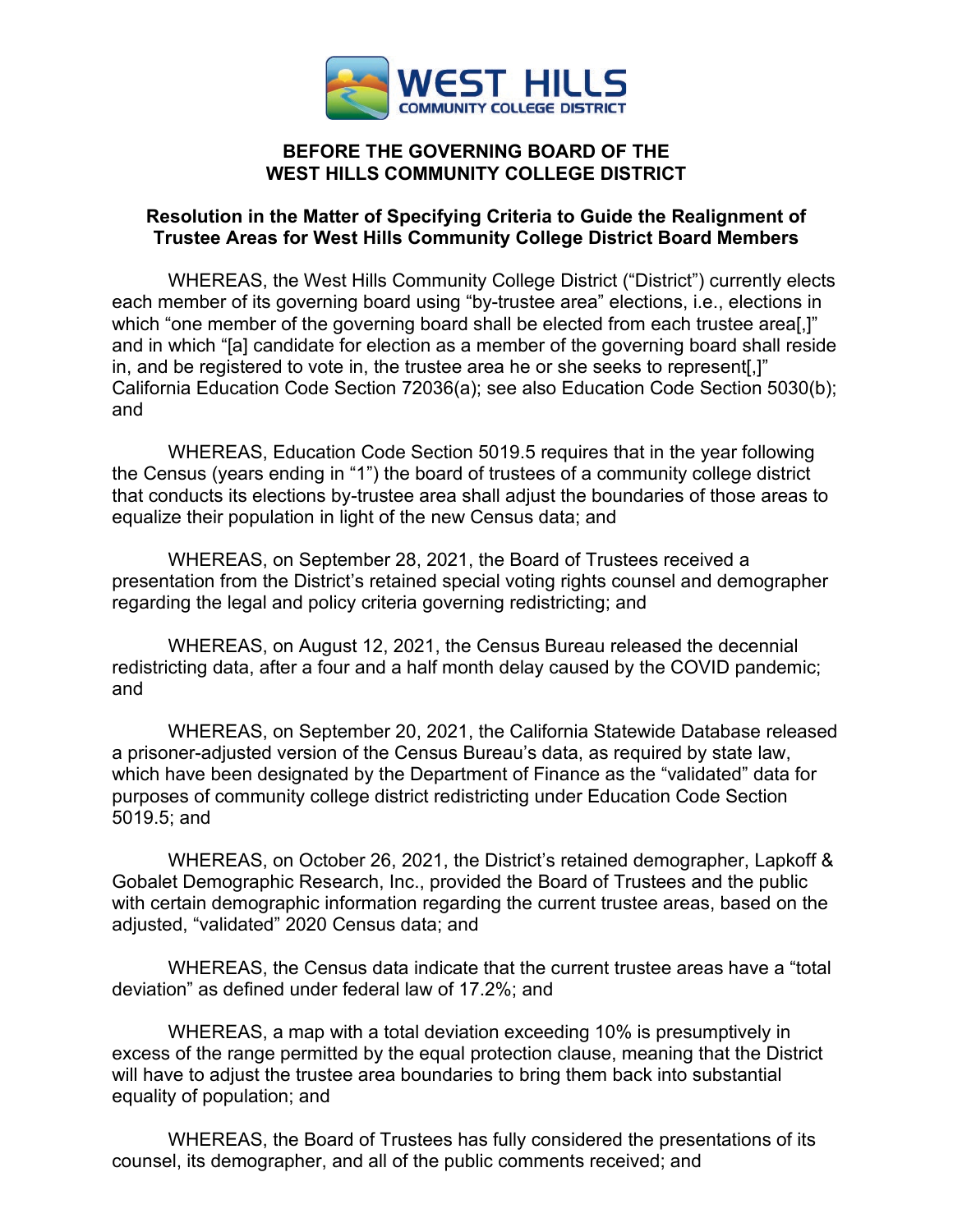WHEREAS, the Board of Trustees now wishes to adopt criteria to guide the realignment of trustee areas consistent with legal requirements, including reasonably equal population and Section 2 of the federal Voting Rights Act, and which address other concerns and considerations important to the District.

NOW, THEREFORE, the District hereby finds, determines, declares and resolves as follows:

Section 1. Determination of Recitals. All of the recitals set forth above are true and correct, and the District Governing Board so finds and determines.

Section 2. Adoption of Districting Criteria. The Board of Trustees hereby adopts the criteria identified in Exhibit A to this Resolution as criteria to guide the realignment of trustee areas for the 2022 governing board elections in the District and thereafter until realignment is again required pursuant to Education Code Section 5019.5.

Section 3. Direction to Administration, Demographer, and Special Counsel. The Chancellor or designee is hereby authorized and directed to work with the District's experienced redistricting/demographic consulting firm and instruct the professional demographer to formulate one or more trustee area plan scenarios based upon the criteria specified in Exhibit A for review by the public at public hearings and for consideration by the Board of Trustees at a future meeting in accordance with the timeline adopted by the Board of Trustees. The Chancellor shall consult with legal counsel to resolve any legal issues necessary to give effect to this Resolution.

Section 4. Delegation of Authority. That the District's Governing Board hereby approves the delegation of authority and appoints its Chancellor or Chancellor's designee, who is hereby authorized and directed, pursuant to a vote of the Governing Board, to take all necessary steps to carry out the intent of this Resolution.

Section 5. Effective Date. This Resolution shall be effective as of date of the adoption of this Resolution until otherwise rescinded by the Governing Board.

APPROVED, PASSED AND ADOPTED by the Governing Board of the West Hills Community College District this  $26<sup>th</sup>$  day of October, 2021, by the following vote:

Board Member Cantu:  $X$  Yes  $\longrightarrow$  No Abstain Absent Board Member Jackson:  $X$  Yes  $\longrightarrow$  No  $\longrightarrow$  Abstain  $\longrightarrow$  Absent Board Member Levinson: The Yes No Abstain Board Member Maldonado:  $X$  Yes  $Y$ No Abstain Absent Board Member McKean:  $X$  Yes  $\longrightarrow$  No  $\longrightarrow$  Abstain  $\longrightarrow$  Absent Board Member Oxborrow:  $X$  Yes  $\longrightarrow$  No  $\longrightarrow$  Abstain  $\longrightarrow$  Absent Board Member Raygoza:  $X$  Yes  $\longrightarrow$  No Abstain Absent

X Yes X Yes X Yes X Yes X X Yes

X Absent

Dated: <u>10/26/2021</u> and the most of the most of the most of the most of the most of the most of the most of the most of the most of the most of the most of the most of the most of the most of the most of the most of the mo

 Mark McKean President of the Board of Trustees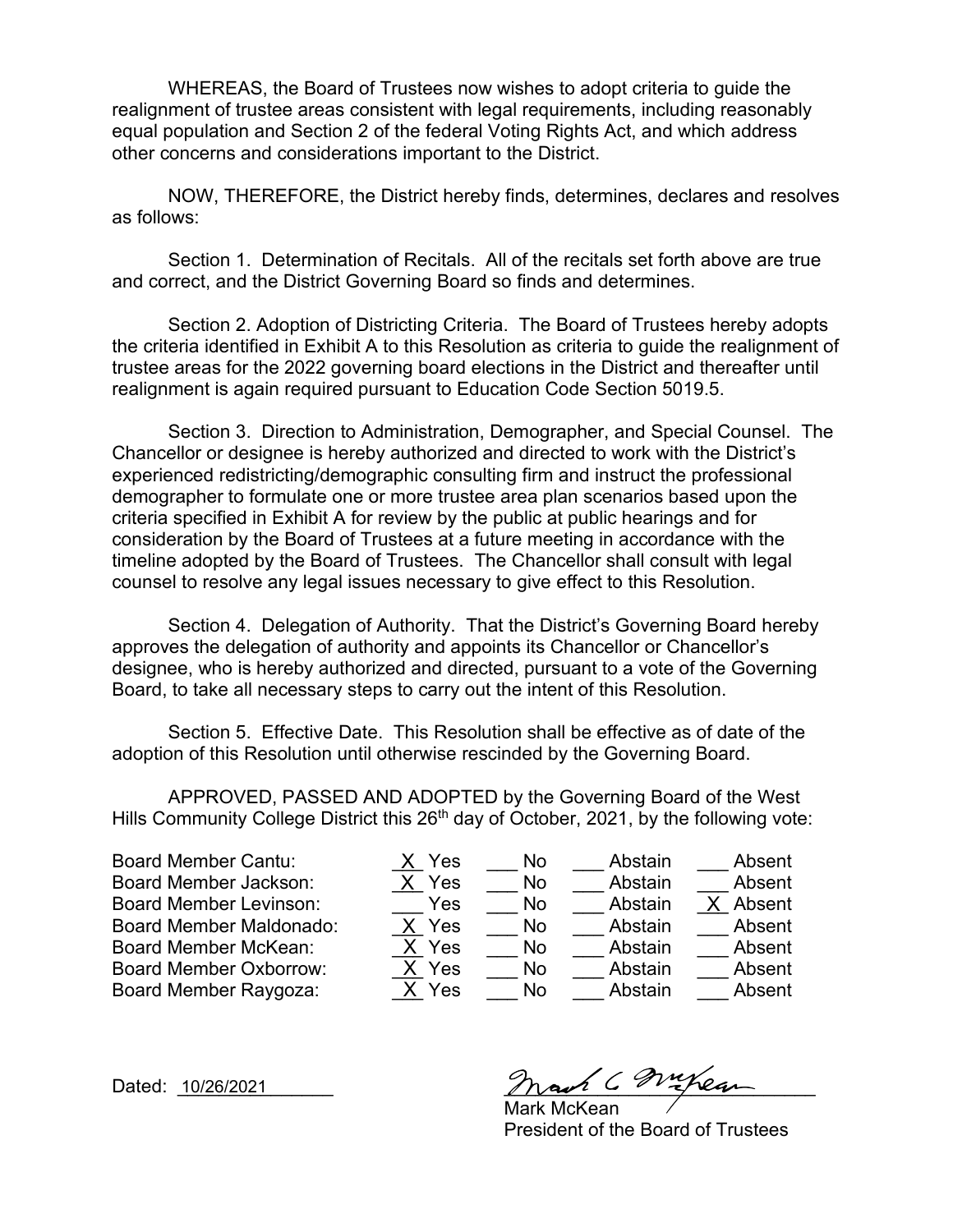### **CERTIFICATION**

STATE OF CALIFORNIA ) COUNTY OF FRESNO )

I, Nina Oxborrow, hereby certify that this resolution is a true and correct copy of a resolution adopted on the 26<sup>th</sup> day of October, 2021 at a regular meeting of the Board of Trustees of the West Hills Community College District, and that such resolution appears in the official minutes of the governing board under that date.

Dated: 10/26/2021

 $M/mGO$ 

 Nina Oxborrow Clerk of the Board of Trustees